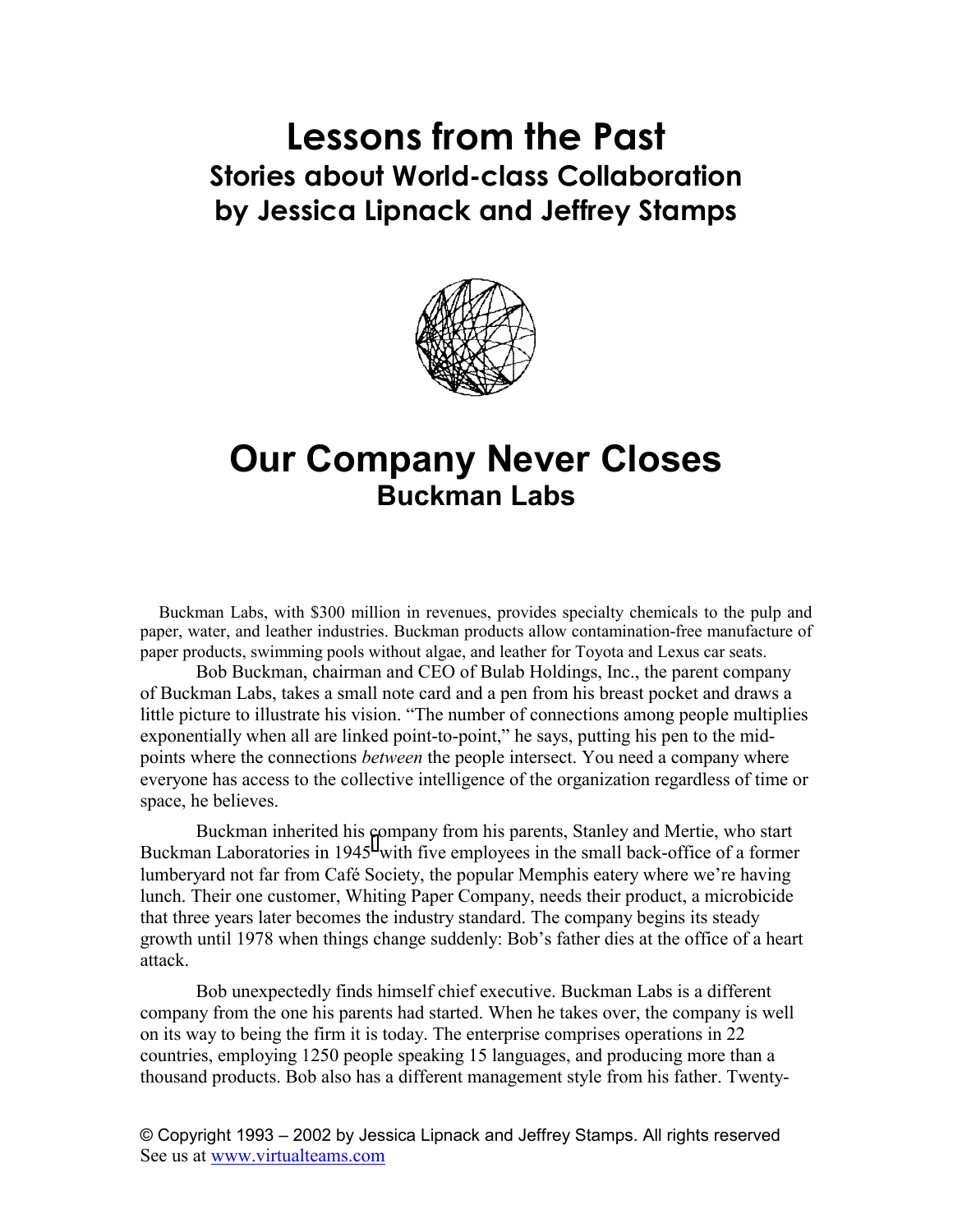six people reported directly to "Dr. Stanley," an unworkable structure in his son's estimation. So from his earliest days, "Bob" works to create a less bureaucratic, more responsive, and very intelligent organization.

In his speeches, Buckman refers to 1984 as the starting point for his company's "journey—it's not a project," he says". That year he meets the author, Tom Peters, whose 1983 best-seller, *In Search of Excellence,* co-authored with Robert Waterman, revolutionizes how people look at their businesses (and breaks open the business-book industry). Buckman is among the first to attend Peters' Skunkcamp, designed by Reuben Harris,<sup>iii</sup> Peters' then-partner (the two had met as doctoral students at Stanford Graduate Business School), a week-long intensive on unconventional business ideas. Buckman eventually sends most of his senior management to the program.

Fate intervenes again in 1989 when Buckman ruptures a disk that lays him flat on his back for several weeks. His mind has been on high-churn since meeting Peters and Harris who joins the Buckman board of directors, and he has been experimenting. But when he finds himself unable to even sit up, he realizes that if he can't get to his office, he is completely cut off from work. He wonders: "Why do organizations spend huge sums of money on systems that only function 14 percent of the time?" He not only characterizes the lives of his executives, managers, and people in sales but also anticipates changes ahead.

 Buckman comes up with the idea that fits his immediate need and will catalyze the redesign of the company.

*He decides to put everyone online.* 

His experiment proves so successful that everyone from Peters himself to Fast Company to Harvard Business School has written about it. HBS's case study describes Buckman's mission this way: "If he could connect people through a network, he could 'replace the depth of knowledge offered in a multi-tier hierarchy with the breadth of knowledge that is the sum of the collect[iv](#page-6-0)e experience of employees.<sup>""</sup>

In 1989, before the general commercial availability of the Internet, K'Netix is born, an online network that allows everyone in the company to talk to everyone else anywhere at any time. In a pre-web era, it's a major challenge to get thousands of people around the world comfortable with logging in every day to solicit and contribute advice to people they rarely if ever see.

The impetus for K'Netix is the desire to share best practices for solving customer problems. "We couldn't run Ph.Ds around the world fast enough at the speed that we needed," Buckman recalls. How did he do it? Buckman offered these thoughts on successful implementation from his  $21<sup>st</sup>$  century hindsight:

• **Technology**. Everyone in the global Buckman has access to PCs and laptops. When they travel, they can take "electronic first aid" kits with them, equipped with whatever they will need for where they're going (telephone connectors, adapters, and cables).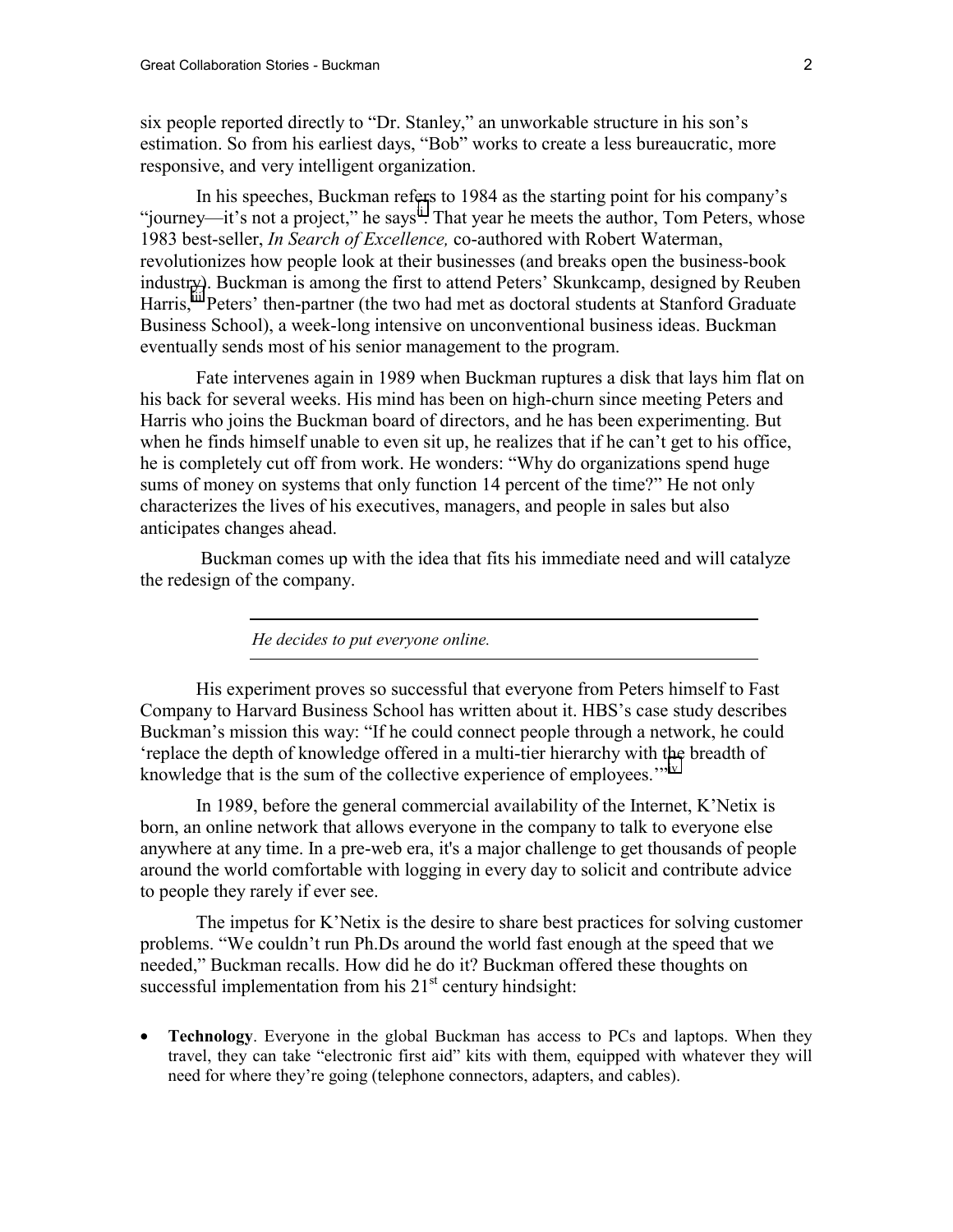- **Free, unrestricted access** to the Internet. "We say, 'Go play, go learn.' People have to learn how to be comfortable with technology," he says.
- **Coaching and facilitation**. For the first several years, coaches regularly spent 12 hours a day online just helping people become comfortable. Today, every online discussion area has its own moderator, many of whom have gone on to invent their own ways of working online.
- **Culture change.** "It's 90 percent culture change and 10 percent technology," he says. "It's people who bring about the change."

Alison Tucker, now director of Global Media and Promotions for Buckman, is the company's original online coach and over the years has participated in each online innovation.

She says she spent "endless amounts of time online. I was learning to manage all these crazy discussions. When we started out, half the things going on were not business related—people talking about their kids and their dogs. We've always been this global company, but people didn't have a chance to talk until this happened. We'd have chat sessions [real-time, online text exchanges] at 5:30 or 6:00 **PM** Memphis time with people saying, 'I have to go answer the phone or door.' People in Japan were telling jokes to people in Brazil."

"Our use was very high at the beginning while everyone was learning and now it's leveled out," Tucker says. "The key thing is to be patient and advertise, advertise, advertise to your people. We didn't have anybody to learn from. And we still don't, but we're learning from each other."

The initial getting-to-know-one-another frenzy lasts for about three months when things begin to settle down into scientific and business conversations.

To encourage company-wide participation, Buckman himself takes to the world circuit. He gives speeches on the role of knowledge transfer and his belief that the company's intelligence lies "between the ears of the people, not in some database." From the beginning, he is an active daily participant. "It has to have unequivocal leadership at the top," he says.

For the first six months of K'Netix, they run weekly reports to see who is participating and who is not. Every Friday morning, everyone in the company receives a report via e-mail listing the people who have not logged in by the previous afternoon. Buckman himself sends messages to these people asking why they aren't online and if they need any help. The desire to be absent from the list is so strong that they only need to run the reports for six months.

Soon people are participating in dozens of knowledge-sharing meetings online. Customer problems that once took days to resolve can be answered in a few hours.

By today's stupefying technology standards, the Buckman Global Knowledge Network is—and remains—pretty elementary. After their first five years using a cumbersome IBM network that requires different codes for different countries, they move to CompuServe in 1992.

"We chose CompuServe because of ease of use," explains Tucker. It offers local dial-in numbers in all the countries where Buckman has operations. While other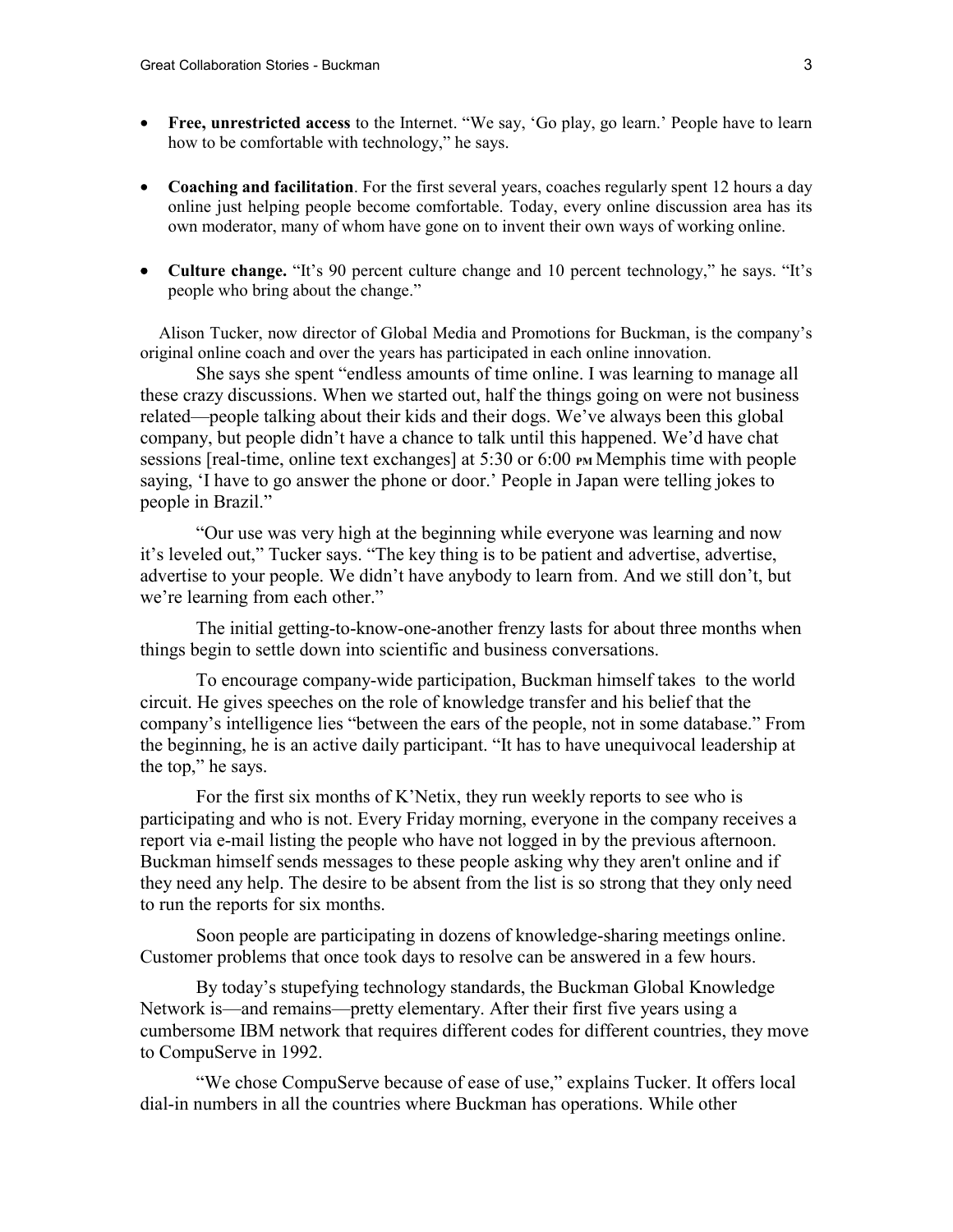companies developed complex groupware and knowledge-management systems, Buckman chooses instead to outsource and buy retail. ("The only reason companies create their own systems today is ego!" Buckman says emphatically.)

CompuServe, now part of its once-arch rival America Online, also offers simple software for online discussions called "forums." Each forum is on a separate topic and any authorized person can read and post messages. Because it captures everything electronically, the system maintains its own ongoing discussion history that can track decision-making and problem-solving. Buckman has numerous forums on topics germane to its business, including everything from customers to strategy to new product development. The forums are portable; when Buckman switches platforms again to Internet news-groups the forum topics continue.

#### **From Drums to Advice**

Steve (Bob's cousin) Buckman, now the Buckman Labs' CEO, recalls how different customers are today from the past. "Fifteen years ago, they said, 'If you don't make it, why are we talking to you?' Now they say, 'We know you don't make it but go find it, buy it, and make it work.' We're really an intermediary."

Buckman Labs' customer, SAPPI, an Italian pressmaker early to automation, is planning a new system to bring out a new grade of paper in South Africa. "They sent a simple e-mail with their query and they got back 10 articles on how to do it. They were just amazed we would do this for them. Customers want us as consultants on how to solve their problems, but they also want us to bring in the product. We don't want to have to go three different places to solve the problem, procure the chemicals, and implement it in their production system," Steve Buckman explains.

So the company's business model is maturing. As products become commodities, a company like Buckman "just can't pump things out quickly enough. We're all selling the same kinds of chemistry," says Sheldon Ellis, director of Bulab Learning Center. Today Buckman is also a service company where knowledge is the capital. "We actually can make more money solving problems and handling processes for customers than shipping drums [of chemicals] alone," Ellis says."

In 1996, Bob Buckman asks Ellis to pull together a plan for the Bulab Learning Center, where all the company's knowledge, training, communication—and of course K'Netix—will have a home. "Bob said he wanted the Learning Center operational in a month," Ellis recalls. "I went to two folks from IT with business skills and said, 'I'm asking you to leave what you're doing and get on the ride of your life. This will be the coolest thing you've ever done.'"

"We built the architecture then plugged in everything we could find. I was reading how to do [Lotus] Notes development on a tour bus in Mexico, and my modem burned out, so I had to have a new one Fedexed. We worked day and night and threw a lot of things together very, very quickly." Three-and-a-half weeks later, Bulabs Learning Center is operational with 75 courses available online.

Today the Learning Center employs 10 people from Asia, South America, and the U.S. who speak 11 languages and come from a variety of specialties: a chemical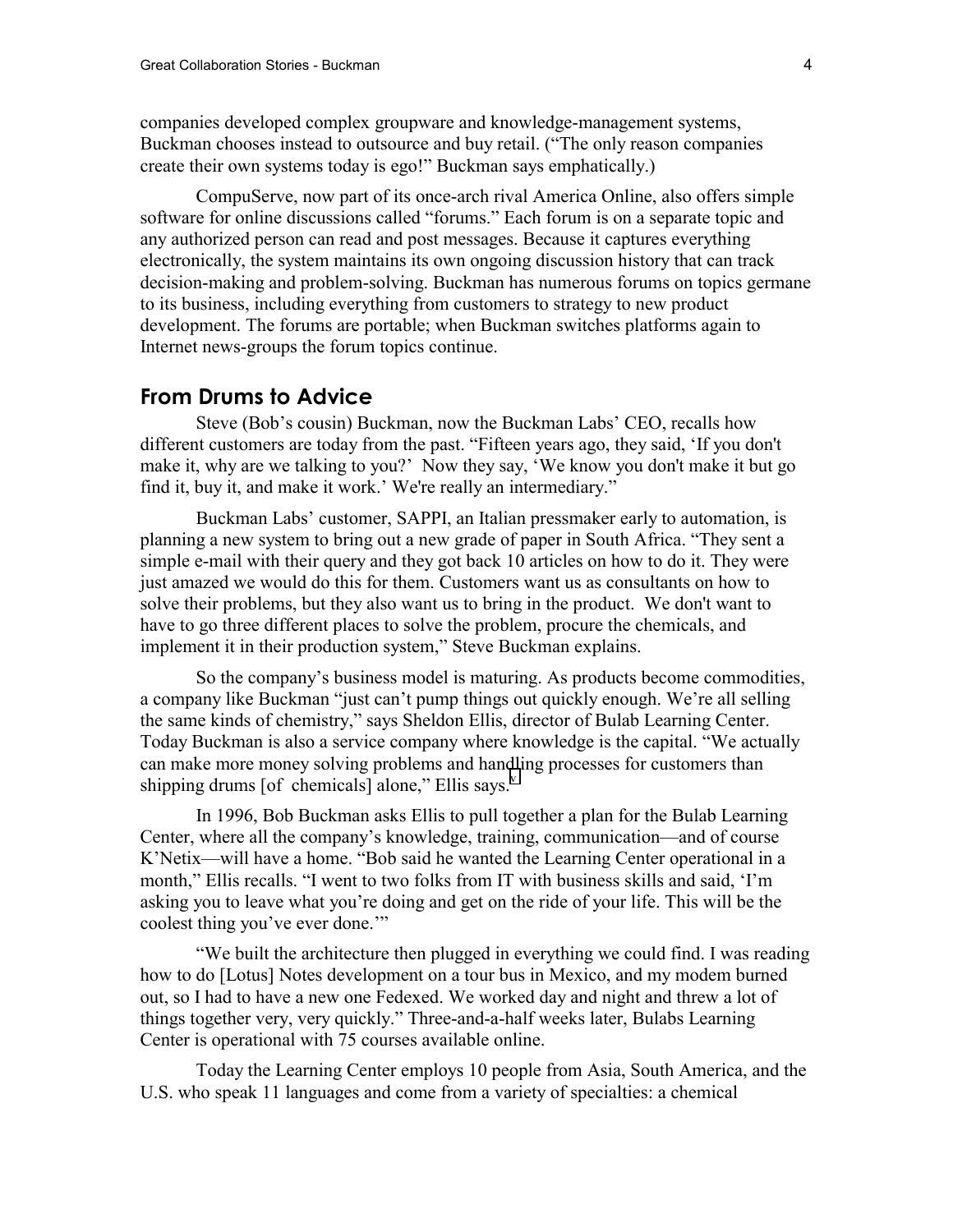engineer, an agronomist, a computer scientist, a paper-making scientist, a political scientist, and a Spanish linguist. Among their many ambitions is one to make the site fully accessible in the company's four principal tongues—English, Spanish, Portuguese, and German. "There aren't many others trying to do a multi-lingual, academic, technical, personal/professional, career-development, learning- center web site," Ellis says.

They offer "knowledge" in many media, including traditional face-to-face courses with hardcopy (they call it "stand up"). The Learning Center produces thousands of CDs, offers 500 online courses through partnerships with 20 universities, stores countless presentations and documents, and is developing new ideas by the day. "We're constantly taking things up and down," as Ellis puts it, regularly trying things out on the site.

 "Philosophically we're going to more contextual learning," Ellis says. "Instead of long classes, we're developing just-in-the-nick-of-time learning nuggets around what people need to know." They're also setting up communities of practice, that offer, for example, the group of microbiologists across the company "a voice and a platform and mechanism to be able to build" the tools they need. "We're creating virtual places for people to learn."

#### **The Culture Shop**

Edson Peredo, the company's president and a Brazilian who ran operations there for many years, describes himself as "not a fancy user but a frequent user." Peredo believes that cultural barriers "will be there for years to come" preventing people from using technology to its greatest advantage. "Most of my people still prefer face-to-face or at least a phone call. Perhaps this is due to the degree of trust and sensitivity about information that goes across the table or phone line. But as far as transferring information, I wouldn't give that up for anything," he says citing how he just downloaded a 45-page document. "Next week someone will be asking me about that specific document and I can say. 'Yes, I've seen it,' and that's how it benefits my work."

And just the month before, he calls on a customer in California whom he has been e-mailing. "I felt like I'd been there before, I know these people and we're not strangers to each other. We exchange notes and pictures over the Internet, and you quickly find commonalities between you and your customers. Without our culture, that would not be possible. You would have to sit down for days to have the same relationship."<sup>[vi](#page-6-0)</sup>

 Mark Koskiniemi, vice president of Human Resources at Buckman Labs, is thinking ahead about how to expand learning in the organization. "We can do it by hiring the latest and greatest graduates. But then what? That led us to distance learning and distributed learning that really have for the first time knocked down the socio-economic barriers to education. We've leveled the playing field from Singapore to South Africa. The next step is for our associates to continue to grow and learn and educate themselves, then to refresh our education for ourselves and our children. You never know where the new knowledge is going to come from. The Bulab Learning Center has been created to fill the gap."

"There's a really important 'watch out for.' Don't expect the technology to do it all itself," Koskiniemi says. "It's culture, culture, culture. Top management has to support it; they lead by example. Bob is pushing the frontier with tools that we're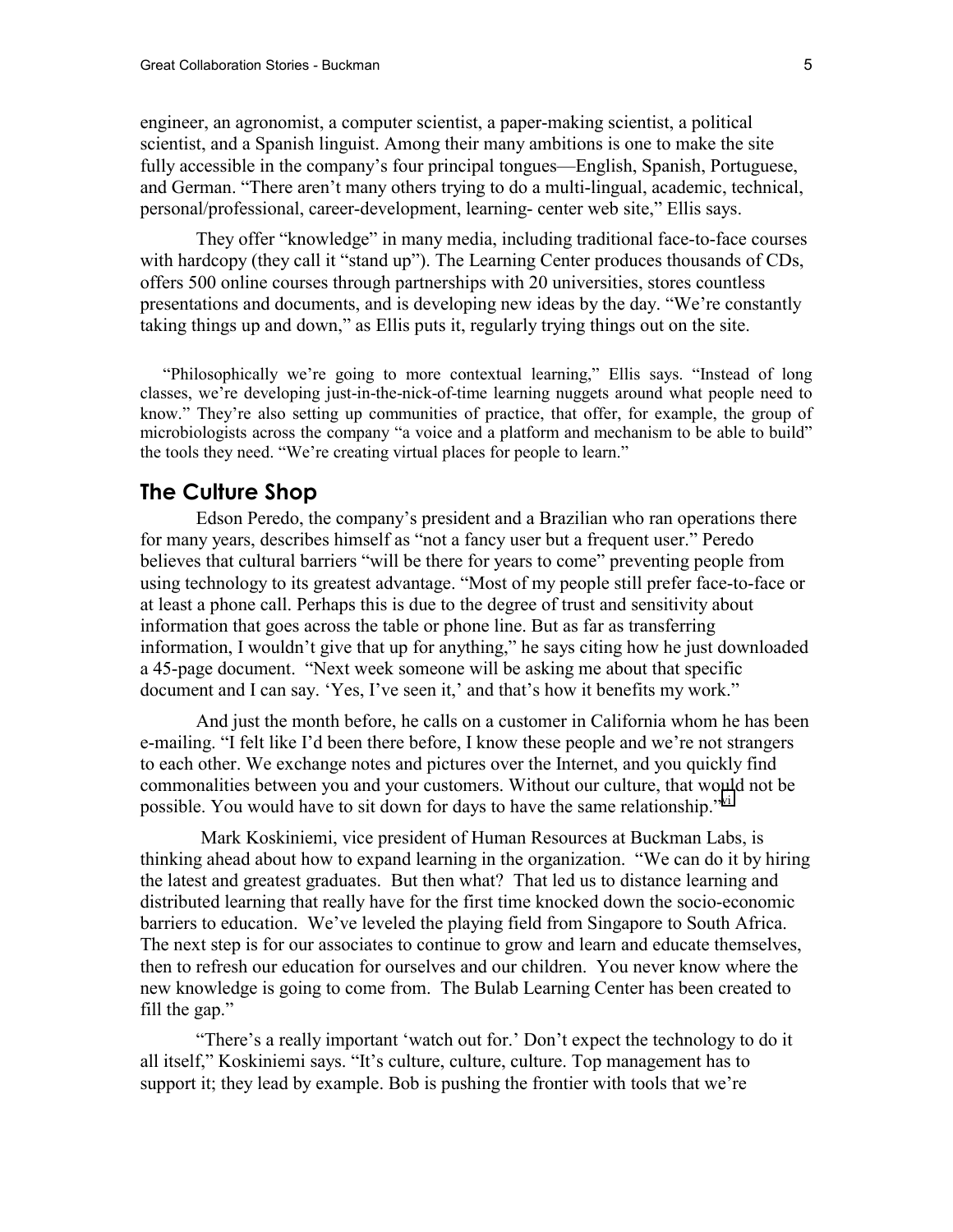providing. People who can use the tools get promoted. You don't need to bankrupt yourself on technology."

### **Customer Benefits**

Although he is a chemist and a statistician (undergraduate degree from Purdue University in chemical engineering and an MBA from the University of Chicago), Buckman sounds at times like a communications theorist. For people to be effective, Buckman says, they need information that increases their "span of communication" and thus their "span of influence."

"The speed at which you can communicate defines how quickly you can make money," Buckman says. "If I can respond to a customer in six hours anywhere in the world at any time, that's a competitive advantage. As the speed of communication increases, customer response time moves toward instantaneity [a Buckmanism]. That redefines competition. Any entrepreneur in the world will understand that."

Buckman says that to unleash the power of the individual, everyone has to "radically change their span of communication and I mean radically. Anyone should be able to talk to anyone else inside and outside the organization. We want to close the gap with the customer. How do we increase our cash flow with the customer? By increasing our power on the front line. But that can only happen if the individual has good span of communication."

Buckman's goal is to have 80 percent of the company "effectively engaged on the front line," that is, directly connected with customer needs. "If you're not doing something useful for a customer, why are you here?" He only has a few percentage points to go before having quintupled the number from 16 percent in 1979.

A company like Buckman is the latest in a long line of innovations centered on small groups working together. As a species, we've been working on this form of organization for a long time.